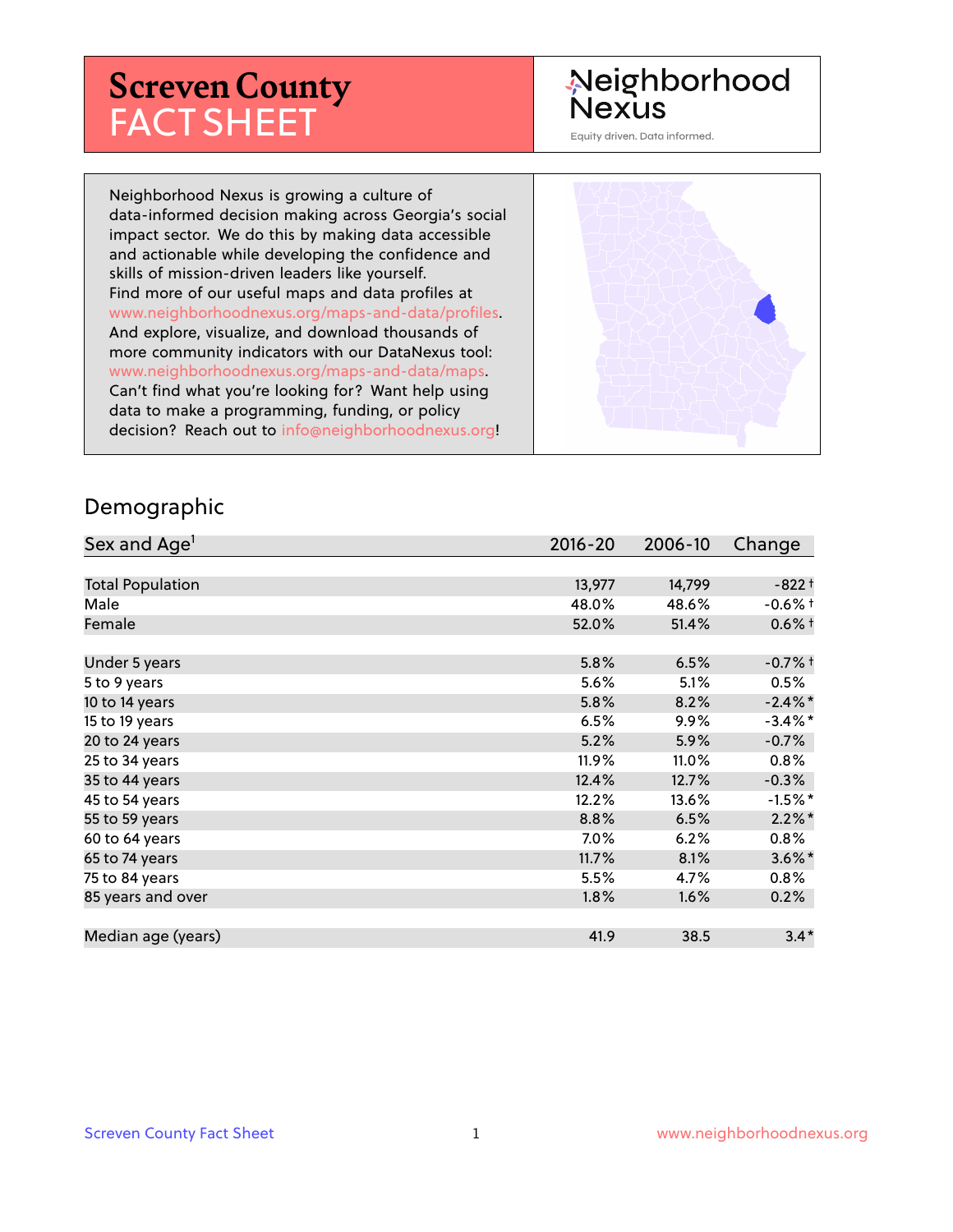# Demographic, continued...

| Race <sup>2</sup>                                            | 2016-20     | 2006-10 | Change     |
|--------------------------------------------------------------|-------------|---------|------------|
| <b>Total population</b>                                      | 13,977      | 14,799  | $-822+$    |
| One race                                                     | 98.4%       | 98.5%   | $-0.1%$    |
| White                                                        | 55.8%       | 53.9%   | $1.9\%$ *  |
| <b>Black or African American</b>                             | 40.8%       | 43.8%   | $-3.0\%$ * |
| American Indian and Alaska Native                            | 0.3%        | 0.0%    | 0.3%       |
| Asian                                                        | 0.8%        | 0.5%    | 0.3%       |
| Native Hawaiian and Other Pacific Islander                   | 0.0%        | 0.0%    | 0.0%       |
| Some other race                                              | 0.7%        | 0.3%    | 0.4%       |
| Two or more races                                            | 1.6%        | 1.5%    | 0.1%       |
| Race alone or in combination with other race(s) <sup>3</sup> | $2016 - 20$ | 2006-10 | Change     |
| Total population                                             | 13,977      | 14,799  | $-822+$    |
| White                                                        | 56.8%       | 55.3%   | 1.6%       |
| <b>Black or African American</b>                             | 41.7%       | 45.1%   | $-3.5%$ *  |
| American Indian and Alaska Native                            | 1.6%        | 1.4%    | 0.3%       |
| Asian                                                        | 0.8%        | 0.5%    | 0.3%       |
| Native Hawaiian and Other Pacific Islander                   | 0.0%        | 0.0%    | 0.0%       |
| Some other race                                              | 0.7%        | 0.3%    | 0.5%       |
| Hispanic or Latino and Race <sup>4</sup>                     | $2016 - 20$ | 2006-10 | Change     |
| <b>Total population</b>                                      | 13,977      | 14,799  | $-822+$    |
| Hispanic or Latino (of any race)                             | 2.4%        | 0.4%    | $2.0\%$ *  |
| Not Hispanic or Latino                                       | 97.6%       | 99.6%   | $-2.0\%$ * |
| White alone                                                  | 54.5%       | 53.7%   | $0.8\%$ *  |
| Black or African American alone                              | 40.8%       | 43.8%   | $-3.0\%$ * |
| American Indian and Alaska Native alone                      | 0.3%        | 0.0%    | 0.3%       |
| Asian alone                                                  | 0.8%        | 0.5%    | 0.3%       |
| Native Hawaiian and Other Pacific Islander alone             | 0.0%        | 0.0%    | 0.0%       |
| Some other race alone                                        | 0.1%        | 0.1%    | 0.1%       |
| Two or more races                                            | 1.0%        | 1.5%    | $-0.5%$    |
| U.S. Citizenship Status <sup>5</sup>                         | $2016 - 20$ | 2006-10 | Change     |
| Foreign-born population                                      | 196         | 113     | 83         |
| Naturalized U.S. citizen                                     | 83.2%       | 66.4%   | 16.8%      |
| Not a U.S. citizen                                           | 16.8%       | 33.6%   | $-16.8%$   |
|                                                              |             |         |            |
| Citizen, Voting Age Population <sup>6</sup>                  | $2016 - 20$ | 2006-10 | Change     |
| Citizen, 18 and over population                              | 11,008      | 10,951  | 57         |
| Male                                                         | 48.0%       | 47.6%   | 0.4%       |
| Female                                                       | 52.0%       | 52.4%   | $-0.4%$    |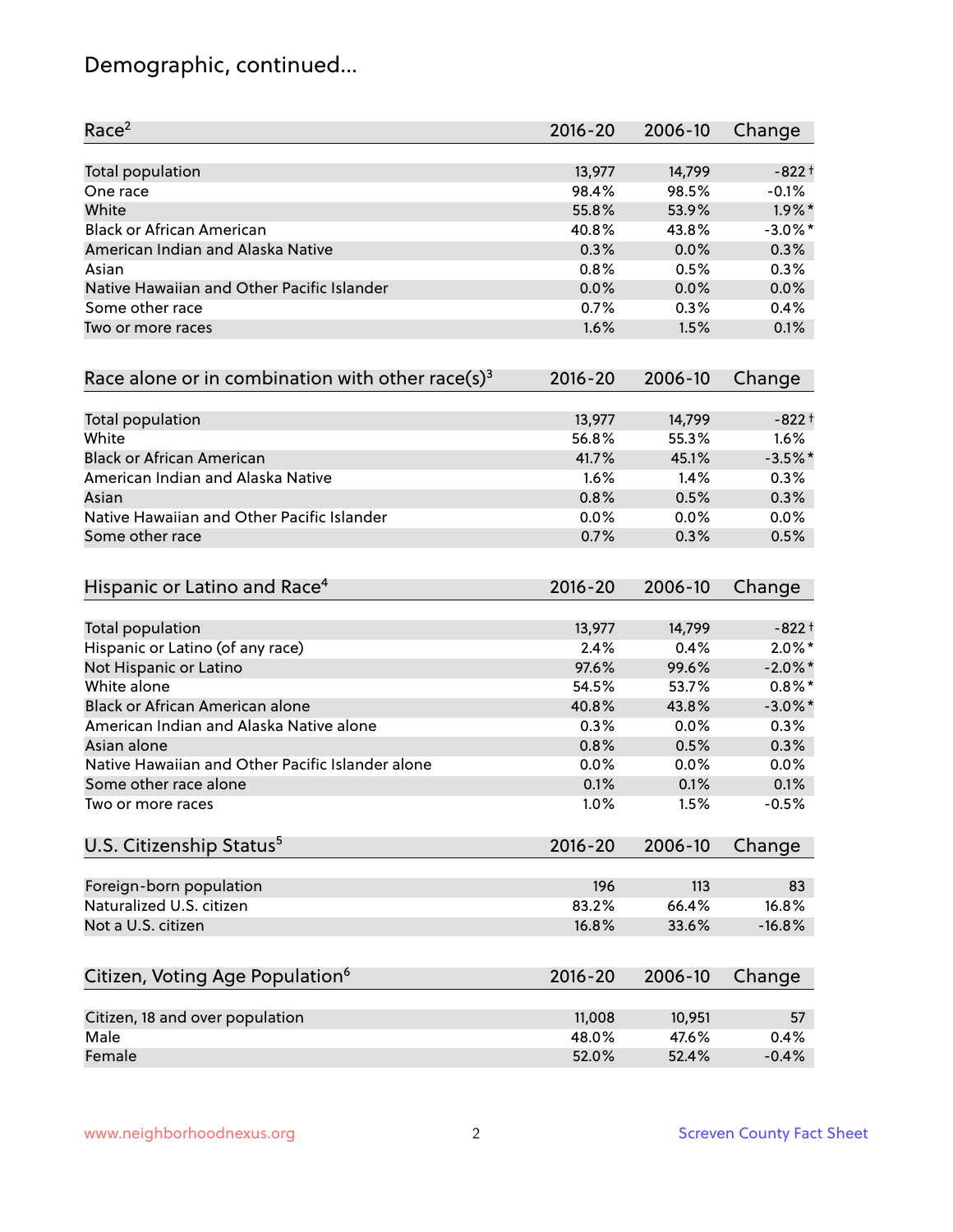#### Economic

| Income <sup>7</sup>                                 | $2016 - 20$ | 2006-10 | Change    |
|-----------------------------------------------------|-------------|---------|-----------|
|                                                     |             |         |           |
| All households                                      | 4,939       | 4,709   | 230       |
| Less than \$10,000                                  | 9.2%        | 13.4%   | $-4.2%$   |
| \$10,000 to \$14,999                                | 7.8%        | 8.0%    | $-0.1%$   |
| \$15,000 to \$24,999                                | 13.3%       | 17.5%   | $-4.2%$   |
| \$25,000 to \$34,999                                | 14.3%       | 14.6%   | $-0.3%$   |
| \$35,000 to \$49,999                                | 11.2%       | 12.9%   | $-1.7%$   |
| \$50,000 to \$74,999                                | 16.2%       | 17.3%   | $-1.1%$   |
| \$75,000 to \$99,999                                | 11.2%       | 8.5%    | 2.8%      |
| \$100,000 to \$149,999                              | 11.4%       | 5.3%    | $6.2\%$ * |
| \$150,000 to \$199,999                              | 2.7%        | 1.8%    | 0.9%      |
| \$200,000 or more                                   | 2.6%        | 0.8%    | $1.8\%$ * |
| Median household income (dollars)                   | 39,852      | 32,155  | 7,697*    |
| Mean household income (dollars)                     | 58,486      | 44,038  | 14,448*   |
| With earnings                                       | 65.9%       | 67.3%   | $-1.4%$   |
| Mean earnings (dollars)                             | 63,149      | 46,798  | 16,352*   |
| <b>With Social Security</b>                         | 41.3%       | 38.9%   | 2.3%      |
| Mean Social Security income (dollars)               | 17,807      | 13,716  | 4,091*    |
| With retirement income                              | 23.6%       | 21.0%   | 2.6%      |
| Mean retirement income (dollars)                    | 21,305      | 18,718  | 2,587     |
| With Supplemental Security Income                   | 11.5%       | 6.6%    | 4.9%*     |
| Mean Supplemental Security Income (dollars)         | 9,049       | 6,538   | $2,511*$  |
| With cash public assistance income                  | 1.1%        | 1.6%    | $-0.5%$   |
| Mean cash public assistance income (dollars)        | 1,491       | 1,812   | $-321$    |
| With Food Stamp/SNAP benefits in the past 12 months | 15.8%       | 14.2%   | 1.6%      |
|                                                     |             |         |           |
| Families                                            | 3,187       | 3,206   | $-19$     |
| Less than \$10,000                                  | 5.9%        | 5.6%    | 0.4%      |
| \$10,000 to \$14,999                                | 4.1%        | 4.7%    | $-0.6%$   |
| \$15,000 to \$24,999                                | 6.1%        | 16.3%   | $-10.2%$  |
| \$25,000 to \$34,999                                | 14.9%       | 15.7%   | $-0.8%$   |
| \$35,000 to \$49,999                                | 14.4%       | 13.6%   | 0.8%      |
| \$50,000 to \$74,999                                | 17.8%       | 22.6%   | $-4.8%$   |
| \$75,000 to \$99,999                                | 13.5%       | 10.0%   | 3.5%      |
| \$100,000 to \$149,999                              | 15.7%       | $7.7\%$ | $8.0\%$ * |
| \$150,000 to \$199,999                              | 3.9%        | 2.7%    | 1.2%      |
| \$200,000 or more                                   | 3.7%        | 1.1%    | $2.6\%$ * |
| Median family income (dollars)                      | 58,042      | 44,244  | 13,798*   |
| Mean family income (dollars)                        | 72,074      | 53,306  | 18,768*   |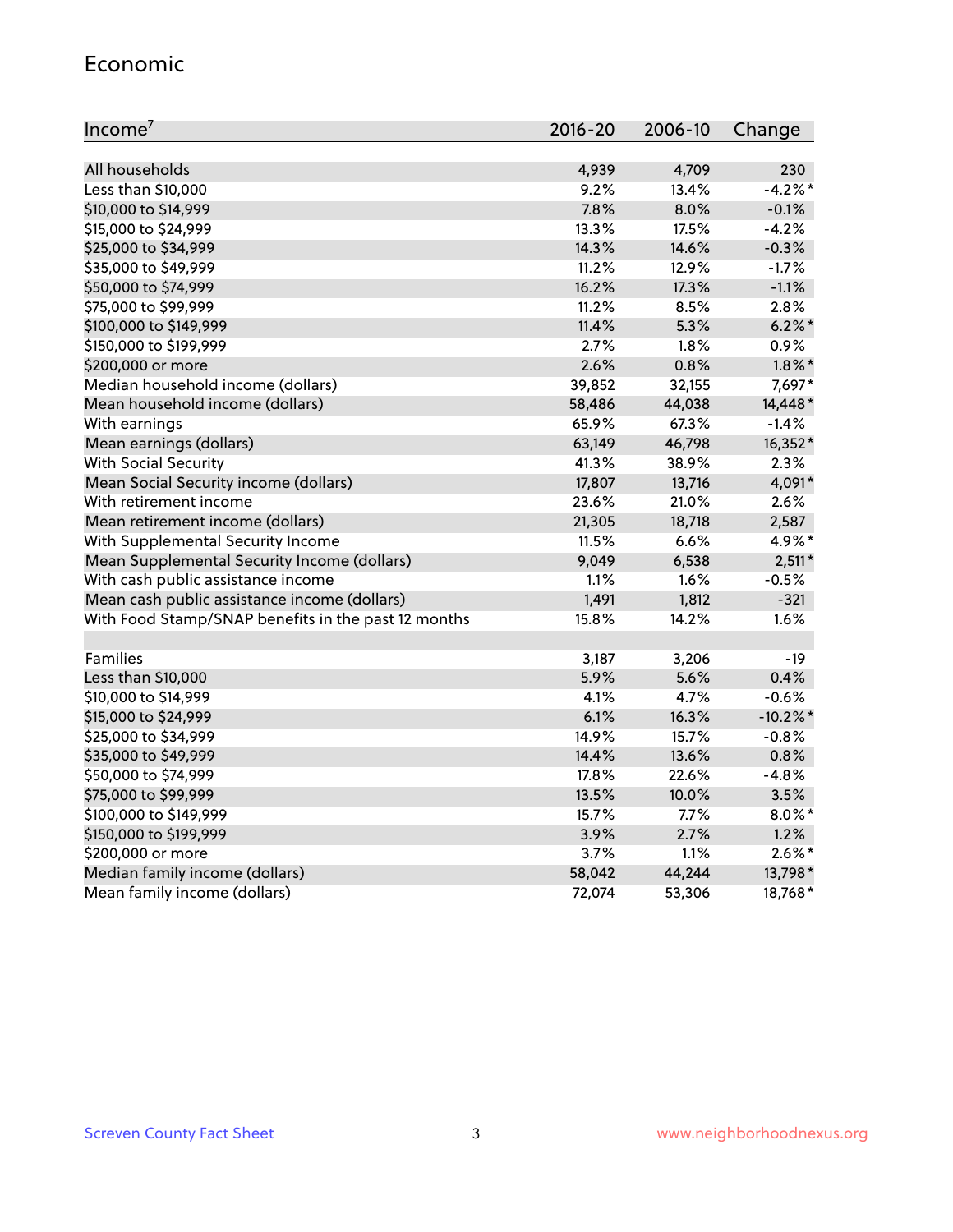# Economic, continued...

| Income, continued <sup>8</sup>                                        | $2016 - 20$ | 2006-10 | Change      |
|-----------------------------------------------------------------------|-------------|---------|-------------|
|                                                                       |             |         |             |
| Nonfamily households                                                  | 1,752       | 1,503   | 249         |
| Median nonfamily income (dollars)                                     | 21,605      | 15,613  | 5,992*      |
| Mean nonfamily income (dollars)                                       | 32,623      | 23,112  | $9,511*$    |
| Median earnings for workers (dollars)                                 | 29,173      | 21,809  | 7,364*      |
| Median earnings for male full-time, year-round workers<br>(dollars)   | 43,790      | 32,189  | 11,601*     |
| Median earnings for female full-time, year-round workers<br>(dollars) | 29,865      | 25,480  | 4,385*      |
| Per capita income (dollars)                                           | 23,912      | 16,189  | 7,722*      |
| Families and People Below Poverty Level <sup>9</sup>                  | $2016 - 20$ | 2006-10 | Change      |
|                                                                       |             |         |             |
| <b>All families</b>                                                   | 14.2%       | 14.0%   | 0.1%        |
| With related children under 18 years                                  | 26.2%       | 21.2%   | 5.1%        |
| With related children under 5 years only                              | 17.2%       | 55.7%   | $-38.5%$ *  |
| Married couple families                                               | 7.7%        | 4.7%    | 3.0%        |
| With related children under 18 years                                  | 14.0%       | 10.4%   | 3.5%        |
| With related children under 5 years only                              | 6.4%        | 27.3%   | $-20.9%$    |
| Families with female householder, no husband present                  | 29.4%       | 36.4%   | $-7.0%$     |
| With related children under 18 years                                  | 44.9%       | 38.0%   | 6.9%        |
| With related children under 5 years only                              | 31.7%       | 75.9%   | $-44.1%$    |
|                                                                       |             |         |             |
| All people                                                            | 20.4%       | 20.4%   | 0.0%        |
| Under 18 years                                                        | 39.1%       | 23.4%   | 15.7%*      |
| Related children under 18 years                                       | 38.8%       | 23.4%   | 15.4%*      |
| Related children under 5 years                                        | 42.3%       | 35.6%   | 6.7%        |
| Related children 5 to 17 years                                        | 37.4%       | 19.3%   | 18.1%*      |
| 18 years and over                                                     | 15.6%       | 19.3%   | $-3.8%$     |
| 18 to 64 years                                                        | 16.4%       | 19.4%   | $-3.0%$     |
| 65 years and over                                                     | 12.9%       | 19.2%   | $-6.3\%$ *  |
| People in families                                                    | 18.4%       | 16.0%   | 2.4%        |
| Unrelated individuals 15 years and over                               | 30.9%       | 44.7%   | $-13.8\%$ * |
|                                                                       |             |         |             |
| Non-Hispanic white people                                             | 18.1%       | 14.6%   | 3.5%        |
| Black or African-American people                                      | 23.1%       | 26.3%   | $-3.1%$     |
| Asian people                                                          | $0.0\%$     | 0.0%    | 0.0%        |
| Hispanic or Latino people                                             | 7.8%        | 0.0%    | 7.8%        |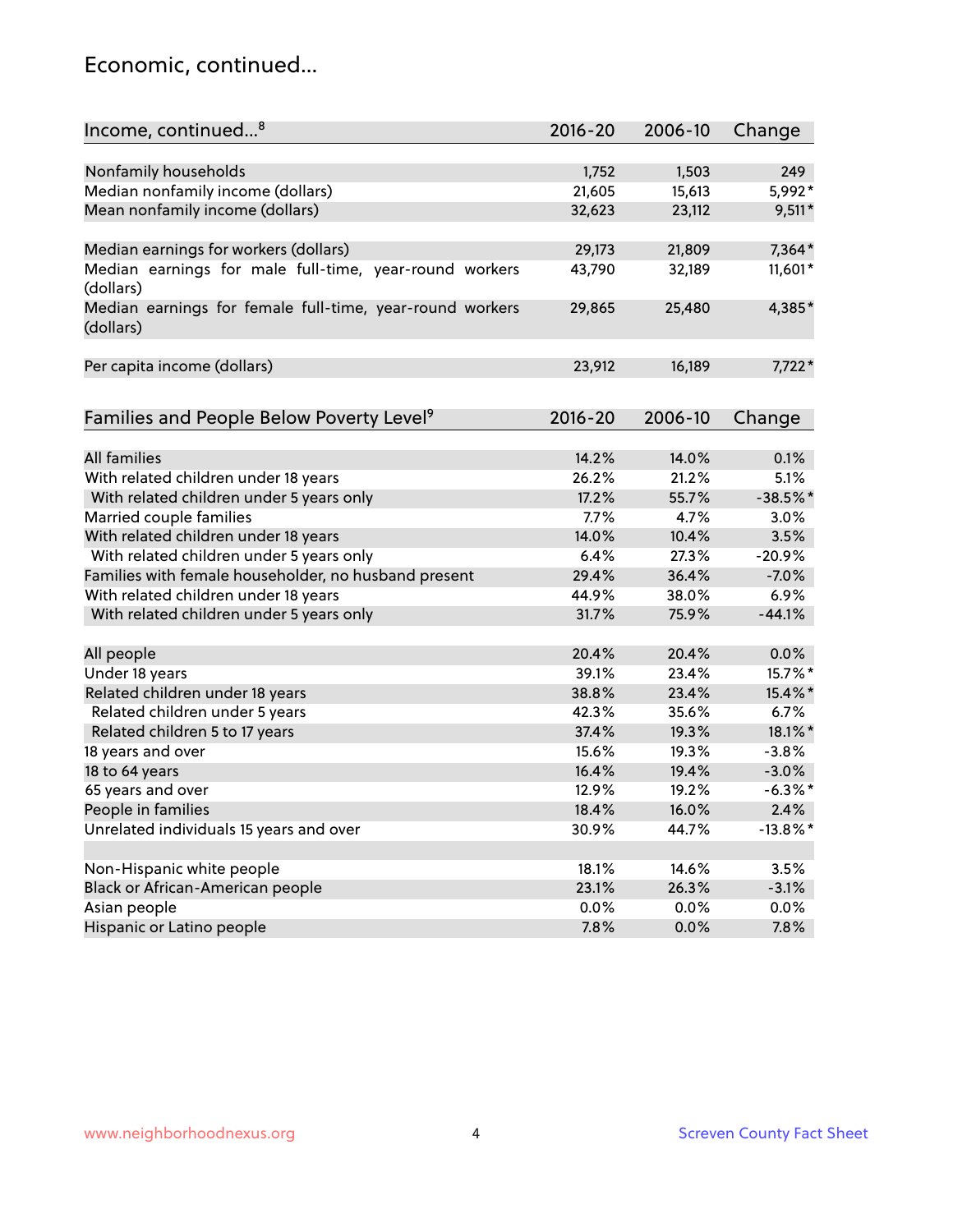# Employment

| Employment Status <sup>10</sup>                                                               | 2010        | 2020    | Change    |
|-----------------------------------------------------------------------------------------------|-------------|---------|-----------|
| In Labor Force                                                                                | 5,047       | 5,804   | 5,804     |
| <b>Unemployment Rate</b>                                                                      | 8.2%        | 17.0%   | $-8.8%$   |
| Industry <sup>11</sup>                                                                        | $2016 - 20$ | 2006-10 | Change    |
| Civilian employed population 16 years and over                                                | 5,594       | 5,107   | 487       |
| Agriculture, forestry, fishing and hunting, and mining                                        | 4.9%        | 5.7%    | $-0.9%$   |
| Construction                                                                                  | 8.1%        | 6.0%    | 2.1%      |
| Manufacturing                                                                                 | 17.0%       | 23.4%   | $-6.5%$ * |
| Wholesale trade                                                                               | 0.3%        | 2.1%    | $-1.8%$   |
| Retail trade                                                                                  | 14.0%       | 8.3%    | $5.8\%$ * |
| Transportation and warehousing, and utilities                                                 | 9.9%        | 5.4%    | 4.6%*     |
| Information                                                                                   | 1.5%        | 2.1%    | $-0.6%$   |
| Finance and insurance, and real estate and rental and leasing                                 | 2.0%        | 3.4%    | $-1.5%$   |
| Professional, scientific, and management, and administrative<br>and waste management services | 6.1%        | 4.7%    | 1.4%      |
| Educational services, and health care and social assistance                                   | 20.5%       | 25.1%   | $-4.6%$   |
| Arts, entertainment, and recreation, and accommodation and<br>food services                   | 5.3%        | 5.2%    | 0.2%      |
| Other services, except public administration                                                  | 5.4%        | 5.4%    | $-0.0%$   |
| <b>Public administration</b>                                                                  | 4.9%        | 3.1%    | 1.8%      |
| Occupation <sup>12</sup>                                                                      | $2016 - 20$ | 2006-10 | Change    |
|                                                                                               |             |         |           |
| Civilian employed population 16 years and over                                                | 5,594       | 5,107   | 487       |
| Management, business, science, and arts occupations                                           | 25.7%       | 24.1%   | 1.6%      |
| Service occupations                                                                           | 17.1%       | 18.4%   | $-1.3%$   |
| Sales and office occupations                                                                  | 22.1%       | 21.1%   | 1.0%      |
| Natural<br>resources,<br>construction,<br>and<br>maintenance<br>occupations                   | 15.0%       | 12.5%   | 2.5%      |
| Production, transportation, and material moving occupations                                   | 20.2%       | 24.0%   | $-3.8%$   |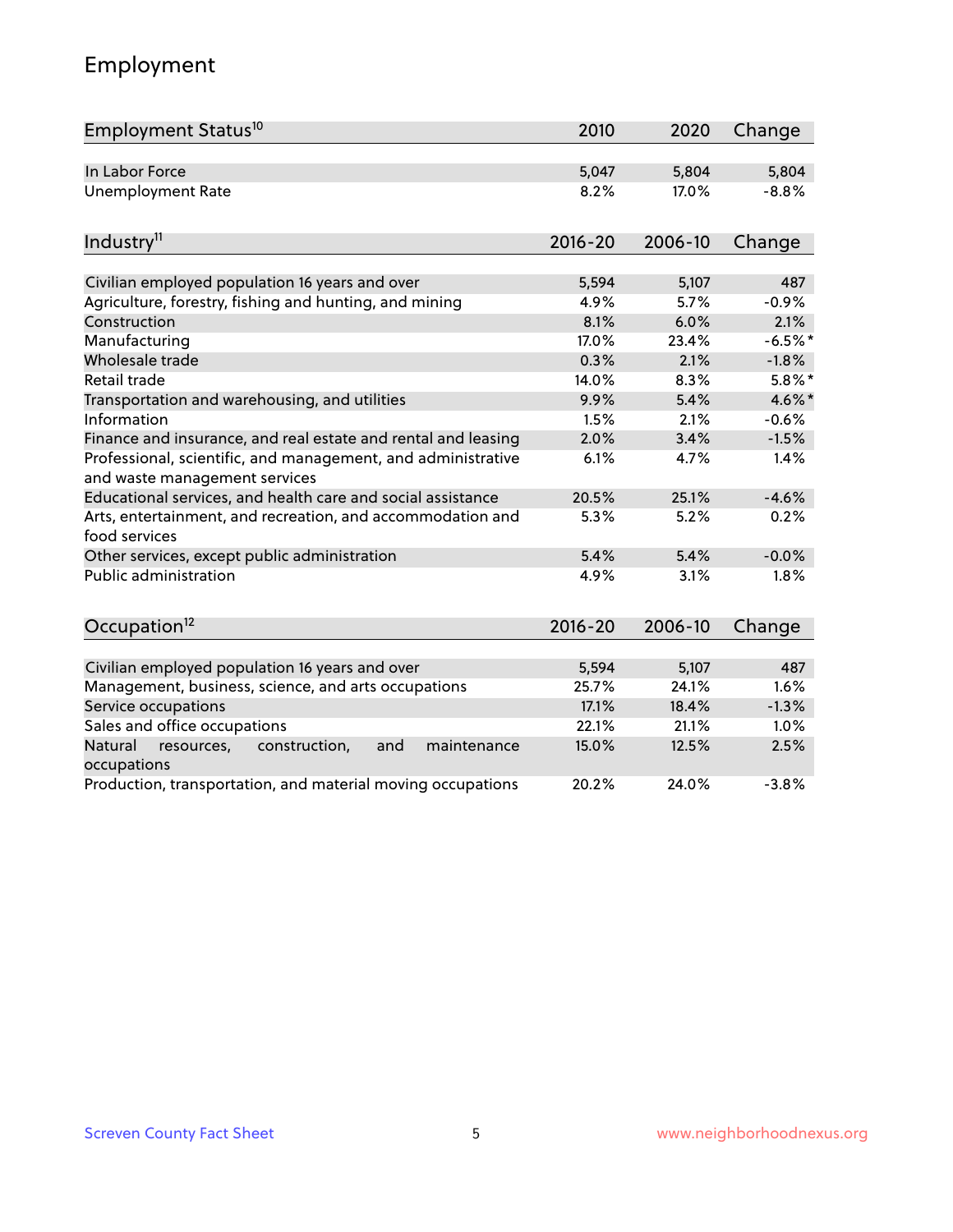# Employment, continued...

| Class of Worker <sup>13</sup>                          | $2016 - 20$ | 2006-10 | Change  |
|--------------------------------------------------------|-------------|---------|---------|
| Civilian employed population 16 years and over         | 5,594       | 5,107   | 487     |
| Private wage and salary workers                        | 77.0%       | 73.1%   | 3.8%    |
| Government workers                                     | 17.2%       | 19.6%   | $-2.4%$ |
| Self-employed in own not incorporated business workers | 5.9%        | 6.4%    | $-0.5%$ |
| <b>Unpaid family workers</b>                           | 0.0%        | 0.9%    | $-0.9%$ |
|                                                        |             |         |         |
| Job Flows <sup>14</sup>                                | 2019        | 2010    | Change  |
|                                                        | 3,186       | 3,291   | $-105$  |
| Total Jobs in county<br>Held by residents of county    | 59.7%       | 61.8%   | $-2.1%$ |
|                                                        |             |         |         |
| Held by non-residents of county                        | 40.3%       | 38.2%   | 2.1%    |
| Jobs by Industry Sector <sup>15</sup>                  | 2019        | 2010    | Change  |
| Total Jobs in county                                   | 3,186       | 3,291   | $-105$  |
| Goods Producing sectors                                | 37.9%       | 31.0%   | 7.0%    |
| Trade, Transportation, and Utilities sectors           | 11.8%       | 17.7%   | $-5.9%$ |
| All Other Services sectors                             | 50.3%       | 51.3%   | $-1.1%$ |
|                                                        |             |         |         |
| Total Jobs in county held by county residents          | 1,903       | 2,034   | $-131$  |
| <b>Goods Producing sectors</b>                         | 35.4%       | 29.3%   | 6.1%    |
| Trade, Transportation, and Utilities sectors           | 8.4%        | 12.7%   | $-4.4%$ |
| All Other Services sectors                             | 56.3%       | 58.0%   | $-1.7%$ |
| Jobs by Earnings <sup>16</sup>                         | 2019        | 2010    | Change  |
|                                                        |             |         |         |
| Total Jobs in county                                   | 3,186       | 3,291   | $-105$  |
| Jobs with earnings \$1250/month or less                | 26.6%       | 29.9%   | $-3.3%$ |
| Jobs with earnings \$1251/month to \$3333/month        | 40.0%       | 48.0%   | $-8.0%$ |
| Jobs with earnings greater than \$3333/month           | 33.3%       | 22.1%   | 11.2%   |
| Total Jobs in county held by county residents          | 1,903       | 2,034   | $-131$  |
| Jobs with earnings \$1250/month or less                | 28.5%       | 30.9%   | $-2.4%$ |
| Jobs with earnings \$1251/month to \$3333/month        | 39.7%       | 47.0%   | -7.2%   |
| Jobs with earnings greater than \$3333/month           | 31.7%       | 22.1%   | 9.6%    |
|                                                        |             |         |         |
| Jobs by Age of Worker <sup>17</sup>                    | 2019        | 2010    | Change  |
| Total Jobs in county                                   | 3,186       | 3,291   | $-105$  |
| Jobs with workers age 29 or younger                    | 18.0%       | 17.7%   | 0.4%    |
| Jobs with workers age 30 to 54                         | 49.9%       | 58.8%   | $-8.9%$ |
| Jobs with workers age 55 or older                      | 32.1%       | 23.5%   | 8.5%    |
|                                                        |             |         |         |
| Total Jobs in county held by county residents          | 1,903       | 2,034   | $-131$  |
| Jobs with workers age 29 or younger                    | 14.9%       | 15.8%   | $-0.9%$ |
| Jobs with workers age 30 to 54                         | 50.3%       | 57.3%   | $-6.9%$ |
| Jobs with workers age 55 or older                      | 34.7%       | 26.9%   | 7.8%    |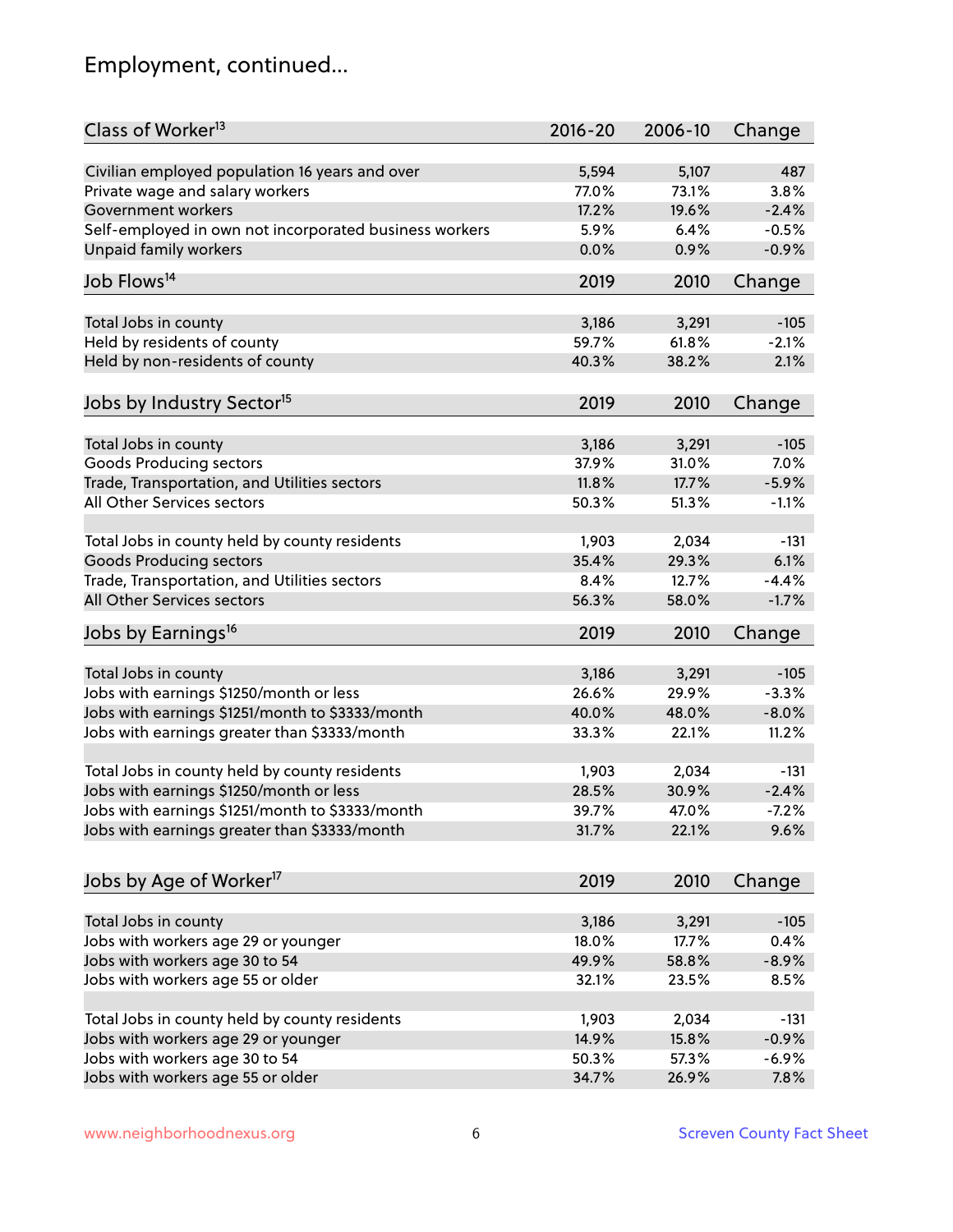### Education

| Early Learning <sup>18</sup>                        |             |         | 2022       |
|-----------------------------------------------------|-------------|---------|------------|
| Licensed Capacity of Early Learning Centers         |             |         | 389        |
| Licenced capacity per 1,000 children ages 0-4       |             |         | 463.1      |
| School Enrollment <sup>19</sup>                     | 2022        | 2010    | Change     |
|                                                     |             |         |            |
| <b>Enrolled in Public School</b>                    | 2,069       | 2,607   | $-538$     |
| White                                               | 43.7%       | 46.2%   | $-2.5%$    |
| <b>Black or African-American</b>                    | 49.0%       | 51.9%   | $-2.9%$    |
| Asian                                               | 0.6%        | 0.0%    | 0.6%       |
| <b>Native American</b>                              | 0.1%        | 0.0%    | 0.1%       |
| Pacific Islander                                    | 0.0%        | 0.0%    | 0.0%       |
| <b>Biracial or Multi-Racial</b>                     | 3.5%        | 0.0%    | 3.5%       |
| Hispanic or Latino                                  | 3.0%        | 0.0%    | 3.0%       |
| Georgia Milestones: 3rd Grade Reading <sup>20</sup> |             |         | 2019       |
|                                                     |             |         |            |
| Number of Students Tested                           |             |         | 189        |
| Proficient or Distinguished                         |             |         | 32.8%      |
| Georgia Milestones: 8th Grade Math <sup>21</sup>    |             |         | 2019       |
| <b>Number of Students Tested</b>                    |             |         | 168        |
| Proficient or Distinguished                         |             |         | 42.3%      |
| Graduation Rates <sup>22</sup>                      | 2021        | 2012    | Change     |
|                                                     |             |         |            |
| Cohort                                              | 125         | 189     | $-64$      |
| <b>High School Graduation Rate</b>                  | 92.0%       | 81.0%   | 11.0%      |
| Educational Attainment <sup>23</sup>                | $2016 - 20$ | 2006-10 | Change     |
|                                                     |             |         |            |
| Population 25 years and over                        | 9,942       | 9,543   | 399*       |
| Less than 9th grade                                 | 5.0%        | 9.7%    | $-4.7%$ *  |
| 9th to 12th grade, no diploma                       | 11.9%       | 15.7%   | $-3.8\%$ * |
| High school graduate (includes equivalency)         | 39.6%       | 43.0%   | $-3.3%$    |
| Some college, no degree                             | 20.8%       | 16.9%   | 3.9%*      |
| Associate's degree                                  | 8.1%        | 3.4%    | 4.7%*      |
| Bachelor's degree                                   | 7.8%        | 7.0%    | 0.8%       |
| Graduate or professional degree                     | 6.8%        | 4.4%    | $2.4\%$ *  |
| Percent high school graduate or higher              | 83.2%       | 74.7%   | 8.5%*      |
| Percent bachelor's degree or higher                 | 14.6%       | 11.4%   | $3.2\%$ *  |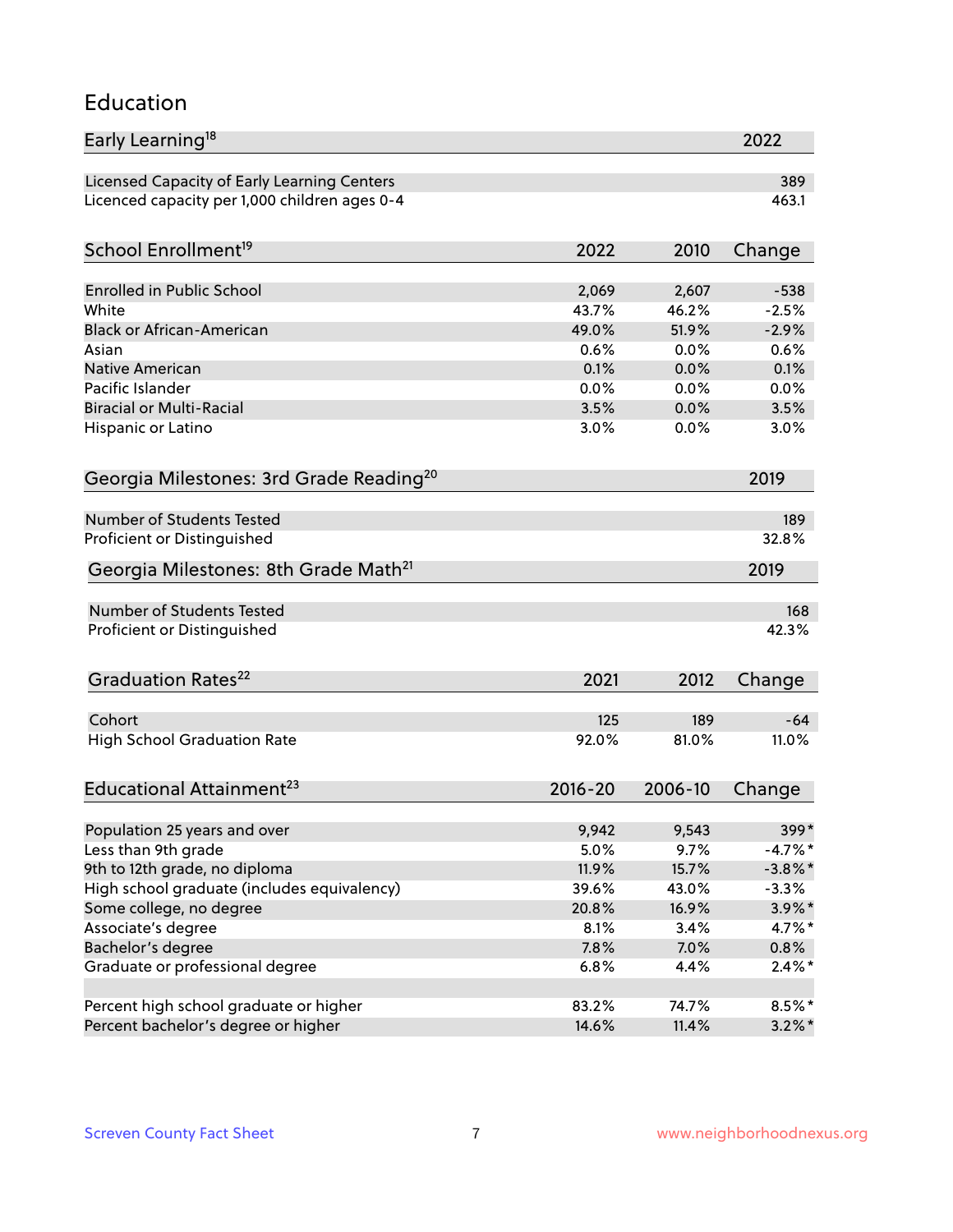# Housing

| Households by Type <sup>24</sup>                     | 2016-20     | 2006-10 | Change    |
|------------------------------------------------------|-------------|---------|-----------|
|                                                      |             |         |           |
| <b>Total households</b>                              | 4,939       | 4,709   | 230       |
| Family households (families)                         | 64.5%       | 68.1%   | $-3.6%$   |
| With own children under 18 years                     | 20.0%       | 25.9%   | $-5.9%$   |
| Married-couple family                                | 43.2%       | 46.5%   | $-3.2%$   |
| With own children of the householder under 18 years  | 12.5%       | 15.7%   | $-3.2%$   |
| Male householder, no wife present, family            | 2.8%        | 4.1%    | $-1.2%$   |
| With own children of the householder under 18 years  | 0.9%        | 1.6%    | $-0.7%$   |
| Female householder, no husband present, family       | 18.5%       | 17.6%   | 0.9%      |
| With own children of the householder under 18 years  | 6.6%        | 8.6%    | $-2.0%$   |
| Nonfamily households                                 | 35.5%       | 31.9%   | 3.6%      |
| Householder living alone                             | 32.9%       | 28.9%   | 4.0%      |
| 65 years and over                                    | 16.6%       | 15.8%   | 0.8%      |
| Households with one or more people under 18 years    | 28.0%       | 30.7%   | $-2.7%$   |
| Households with one or more people 65 years and over | 37.5%       | 32.8%   | 4.7%*     |
|                                                      |             |         |           |
| Average household size                               | 2.74        | 3.01    | $-0.27$   |
| Average family size                                  | 3.55        | 3.79    | $-0.24$   |
| Housing Occupancy <sup>25</sup>                      | $2016 - 20$ | 2006-10 | Change    |
|                                                      |             |         |           |
| Total housing units                                  | 6,798       | 6,825   | $-27$     |
| Occupied housing units                               | 72.7%       | 69.0%   | 3.7%      |
| Vacant housing units                                 | 27.3%       | 31.0%   | $-3.7%$   |
| Homeowner vacancy rate                               | 0.6         | 3.2     | $-2.6$    |
| Rental vacancy rate                                  | 20.2        | 26.0    | $-5.8$    |
|                                                      |             |         |           |
| Units in Structure <sup>26</sup>                     | 2016-20     | 2006-10 | Change    |
| Total housing units                                  | 6,798       | 6,825   | $-27$     |
| 1-unit, detached                                     | 57.8%       | 58.2%   | $-0.4%$   |
| 1-unit, attached                                     | 0.2%        | 1.0%    | $-0.8%$   |
| 2 units                                              | 3.0%        | 2.4%    | 0.6%      |
| 3 or 4 units                                         | 4.1%        | 1.3%    | $2.7\%$ * |
| 5 to 9 units                                         | 1.9%        | 1.1%    | 0.8%      |
| 10 to 19 units                                       | 0.0%        | 0.4%    | $-0.4%$   |
| 20 or more units                                     | 0.7%        | 1.8%    | $-1.1%$   |
| Mobile home                                          | 32.0%       | 33.7%   | $-1.7%$   |
| Boat, RV, van, etc.                                  | 0.3%        | 0.2%    | 0.1%      |
|                                                      |             |         |           |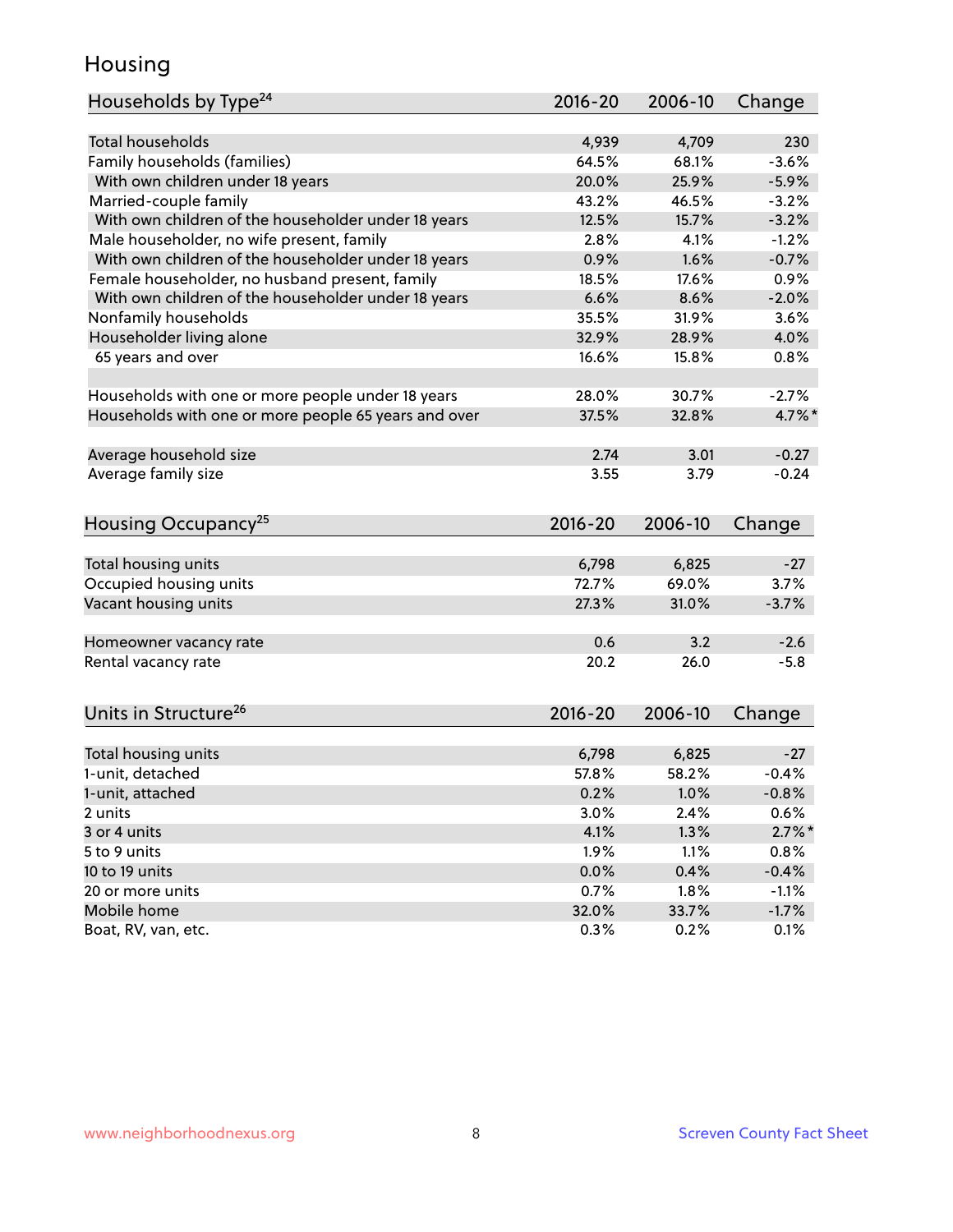# Housing, Continued...

| Year Structure Built <sup>27</sup>             | 2016-20     | 2006-10 | Change      |
|------------------------------------------------|-------------|---------|-------------|
| Total housing units                            | 6,798       | 6,825   | $-27$       |
| Built 2014 or later                            | 1.3%        | (X)     | (X)         |
| Built 2010 to 2013                             | 0.4%        | (X)     | (X)         |
| Built 2000 to 2009                             | 13.1%       | 5.2%    | $7.9\%$ *   |
| Built 1990 to 1999                             | 12.9%       | 16.1%   | $-3.2%$     |
| Built 1980 to 1989                             | 23.1%       | 19.2%   | 3.9%        |
| Built 1970 to 1979                             | 16.1%       | 21.4%   | $-5.3\%$ *  |
| Built 1960 to 1969                             | 8.0%        | 12.0%   | $-4.0\%$ *  |
| Built 1950 to 1959                             | 6.6%        | 11.1%   | $-4.5%$ *   |
| Built 1940 to 1949                             | 5.8%        | 5.5%    | 0.3%        |
| Built 1939 or earlier                          | 12.8%       | 9.5%    | $3.3\%$ *   |
|                                                |             |         |             |
| Housing Tenure <sup>28</sup>                   | $2016 - 20$ | 2006-10 | Change      |
| Occupied housing units                         | 4,939       | 4,709   | 230         |
| Owner-occupied                                 | 70.5%       | 77.4%   | $-6.9\%$ *  |
| Renter-occupied                                | 29.5%       | 22.6%   | $6.9\% *$   |
| Average household size of owner-occupied unit  | 2.71        | 3.02    | $-0.31$     |
| Average household size of renter-occupied unit | 2.82        | 2.98    | $-0.16$     |
| Residence 1 Year Ago <sup>29</sup>             | 2016-20     | 2006-10 | Change      |
| Population 1 year and over                     | 13,784      | 14,621  | $-837*$     |
| Same house                                     | 90.8%       | 85.9%   | 4.9%        |
| Different house in the U.S.                    | 9.2%        | 14.0%   | $-4.9\%*$   |
| Same county                                    | 2.9%        | 8.6%    | $-5.7%$ *   |
| Different county                               | 6.3%        | 5.5%    | 0.8%        |
| Same state                                     | 4.6%        | 4.6%    | 0.0%        |
| Different state                                | 1.6%        | 0.8%    | 0.8%        |
| Abroad                                         | 0.1%        | 0.1%    | 0.0%        |
| Value of Housing Unit <sup>30</sup>            | $2016 - 20$ | 2006-10 | Change      |
|                                                |             |         |             |
| Owner-occupied units                           | 3,480       | 3,644   | $-164$      |
| Less than \$50,000                             | 28.1%       | 26.9%   | 1.1%        |
| \$50,000 to \$99,999                           | 26.7%       | 40.5%   | $-13.8\%$ * |
| \$100,000 to \$149,999                         | 18.4%       | 14.7%   | 3.8%        |
| \$150,000 to \$199,999                         | 10.5%       | 5.2%    | $5.2\%$ *   |
| \$200,000 to \$299,999                         | 7.5%        | 7.4%    | 0.1%        |
| \$300,000 to \$499,999                         | 5.2%        | 3.8%    | 1.4%        |
| \$500,000 to \$999,999                         | 3.6%        | 1.1%    | $2.6\%$ *   |
| \$1,000,000 or more                            | 0.0%        | 0.4%    | $-0.4%$     |
| Median (dollars)                               | 85,700      | 76,800  | 8,900*      |
| Mortgage Status <sup>31</sup>                  | $2016 - 20$ | 2006-10 | Change      |
| Owner-occupied units                           | 3,480       | 3,644   | $-164$      |
| Housing units with a mortgage                  | 39.2%       | 50.5%   | $-11.2\%$ * |
| Housing units without a mortgage               | 60.8%       | 49.5%   | $11.2\%$ *  |
|                                                |             |         |             |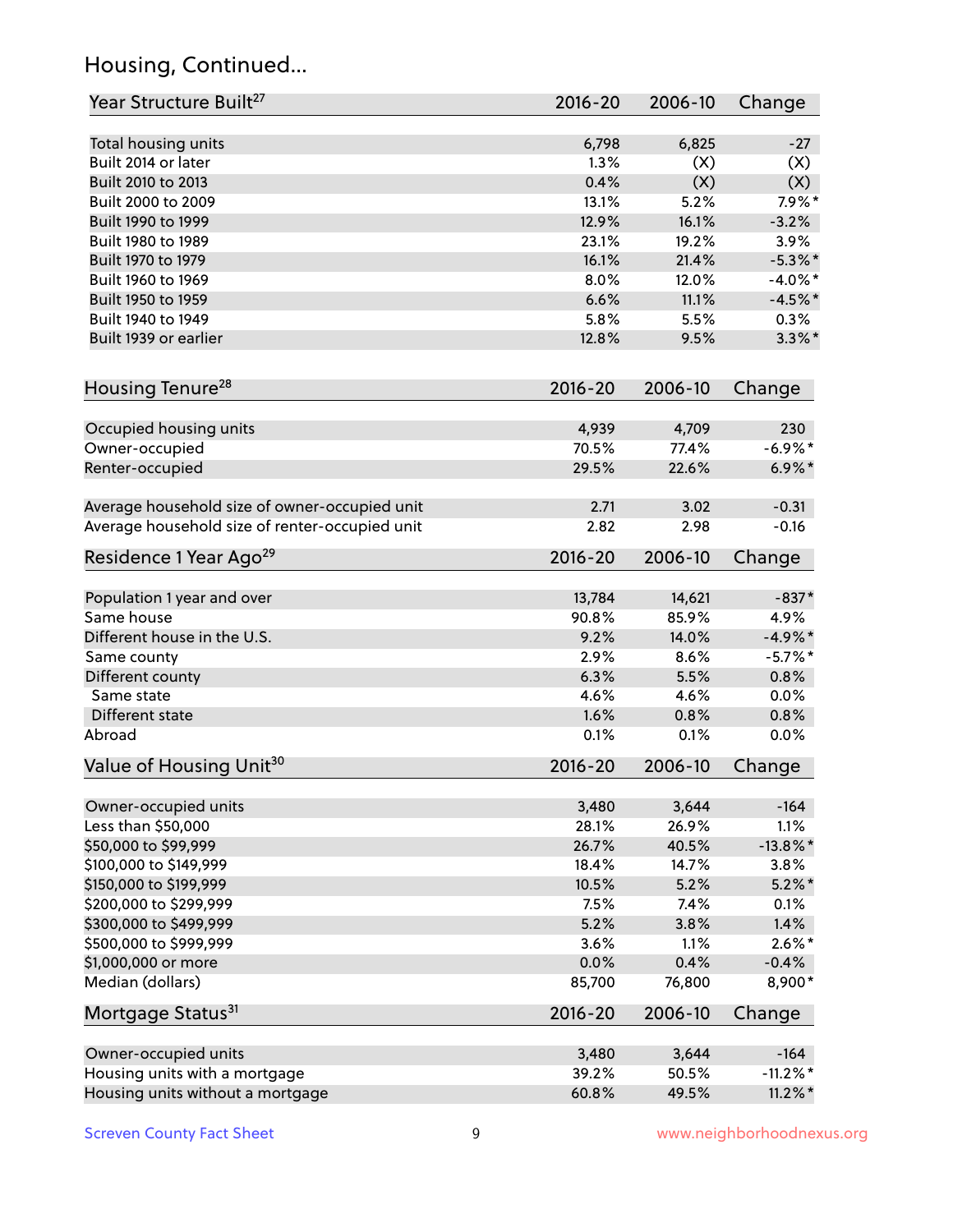# Housing, Continued...

| Selected Monthly Owner Costs <sup>32</sup>                                            | $2016 - 20$ | 2006-10 | Change      |
|---------------------------------------------------------------------------------------|-------------|---------|-------------|
| Housing units with a mortgage                                                         | 1,365       | 1,839   | $-474*$     |
| Less than \$300                                                                       | 0.0%        | 0.6%    | $-0.6%$     |
| \$300 to \$499                                                                        | 2.1%        | 10.7%   | $-8.6\%$ *  |
| \$500 to \$999                                                                        | 42.8%       | 60.4%   | $-17.6\%$ * |
| \$1,000 to \$1,499                                                                    | 33.6%       | 21.9%   | $11.7\%$ *  |
| \$1,500 to \$1,999                                                                    | 11.9%       | 2.7%    | $9.2\%$ *   |
| \$2,000 to \$2,999                                                                    | 9.2%        | 1.7%    | 7.5%        |
| \$3,000 or more                                                                       | 0.4%        | 2.1%    | $-1.7%$     |
| Median (dollars)                                                                      | 1,068       | 777     | 291*        |
| Housing units without a mortgage                                                      | 2,115       | 1,805   | $310*$      |
| Less than \$150                                                                       | 5.3%        | 1.5%    | $3.8\%$ *   |
| \$150 to \$249                                                                        | 18.7%       | 30.7%   | $-12.0\%$ * |
| \$250 to \$349                                                                        | 24.9%       | 27.4%   | $-2.6%$     |
| \$350 to \$499                                                                        | 21.1%       | 21.8%   | $-0.7%$     |
| \$500 to \$699                                                                        | 21.1%       | 15.8%   | 5.3%        |
| \$700 or more                                                                         | 8.9%        | 2.7%    | $6.2\%$ *   |
| Median (dollars)                                                                      | 356         | 312     | 44*         |
| Selected Monthly Owner Costs as a Percentage of<br>Household Income <sup>33</sup>     | $2016 - 20$ | 2006-10 | Change      |
| Housing units with a mortgage (excluding units where<br>SMOCAPI cannot be computed)   | 1,331       | 1,833   | $-502*$     |
| Less than 20.0 percent                                                                | 39.4%       | 41.8%   | $-2.4%$     |
| 20.0 to 24.9 percent                                                                  | 23.5%       | 11.5%   | 12.1%*      |
| 25.0 to 29.9 percent                                                                  | 11.1%       | 9.9%    | 1.2%        |
| 30.0 to 34.9 percent                                                                  | 5.4%        | 10.6%   | $-5.2%$     |
| 35.0 percent or more                                                                  | 20.5%       | 26.2%   | $-5.7%$     |
| Not computed                                                                          | 34          | 6       | $28*$       |
| Housing unit without a mortgage (excluding units where<br>SMOCAPI cannot be computed) | 2,066       | 1,793   | 273         |
| Less than 10.0 percent                                                                | 47.5%       | 37.2%   | $10.3\%$ *  |
| 10.0 to 14.9 percent                                                                  | 24.7%       | 18.6%   | 6.1%        |
| 15.0 to 19.9 percent                                                                  | 8.3%        | 15.1%   | $-6.7%$ *   |
| 20.0 to 24.9 percent                                                                  | 1.8%        | 5.5%    | $-3.6%$     |
| 25.0 to 29.9 percent                                                                  | 5.9%        | 4.1%    | 1.8%        |
| 30.0 to 34.9 percent                                                                  | 1.5%        | 2.4%    | $-0.8%$     |
| 35.0 percent or more                                                                  | 10.2%       | 17.1%   | $-7.0\%$ *  |
| Not computed                                                                          | 49          | 12      | $37*$       |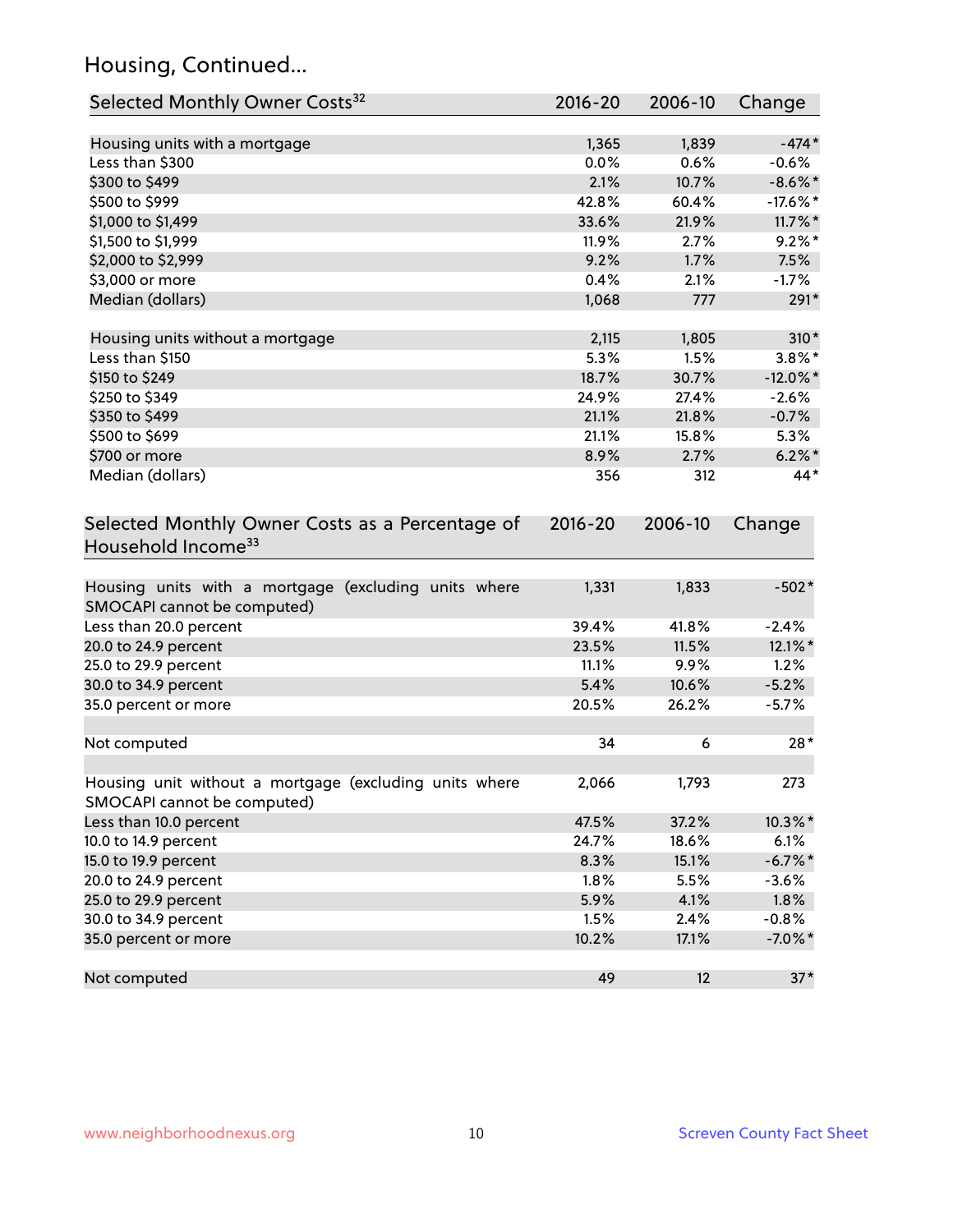# Housing, Continued...

| Gross Rent <sup>34</sup>                                                       | 2016-20     | $2006 - 10$ | Change   |
|--------------------------------------------------------------------------------|-------------|-------------|----------|
|                                                                                |             |             |          |
| Occupied units paying rent                                                     | 1,061       | 800         | $261*$   |
| Less than \$200                                                                | 4.1%        | 7.1%        | $-3.0%$  |
| \$200 to \$499                                                                 | 33.4%       | 47.8%       | $-14.4%$ |
| \$500 to \$749                                                                 | 35.3%       | 38.6%       | $-3.3%$  |
| \$750 to \$999                                                                 | 18.4%       | 4.4%        | 14.0%    |
| \$1,000 to \$1,499                                                             | 8.8%        | 2.1%        | 6.6%     |
| \$1,500 to \$1,999                                                             | $0.0\%$     | 0.0%        | 0.0%     |
| \$2,000 or more                                                                | 0.0%        | 0.0%        | 0.0%     |
| Median (dollars)                                                               | 570         | 482         | 88*      |
| No rent paid                                                                   | 398         | 265         | 133      |
| Gross Rent as a Percentage of Household Income <sup>35</sup>                   | $2016 - 20$ | 2006-10     | Change   |
| Occupied units paying rent (excluding units where GRAPI<br>cannot be computed) | 1,016       | 750         | $266*$   |
| Less than 15.0 percent                                                         | 17.2%       | 18.5%       | $-1.3%$  |
| 15.0 to 19.9 percent                                                           | 6.5%        | 16.5%       | $-10.0%$ |
| 20.0 to 24.9 percent                                                           | 24.0%       | 14.4%       | 9.6%     |
| 25.0 to 29.9 percent                                                           | 9.4%        | 8.9%        | 0.4%     |
| 30.0 to 34.9 percent                                                           | 7.3%        | 5.1%        | 2.2%     |
| 35.0 percent or more                                                           | 35.6%       | 36.5%       | $-0.9%$  |
| Not computed                                                                   | 443         | 315         | 128      |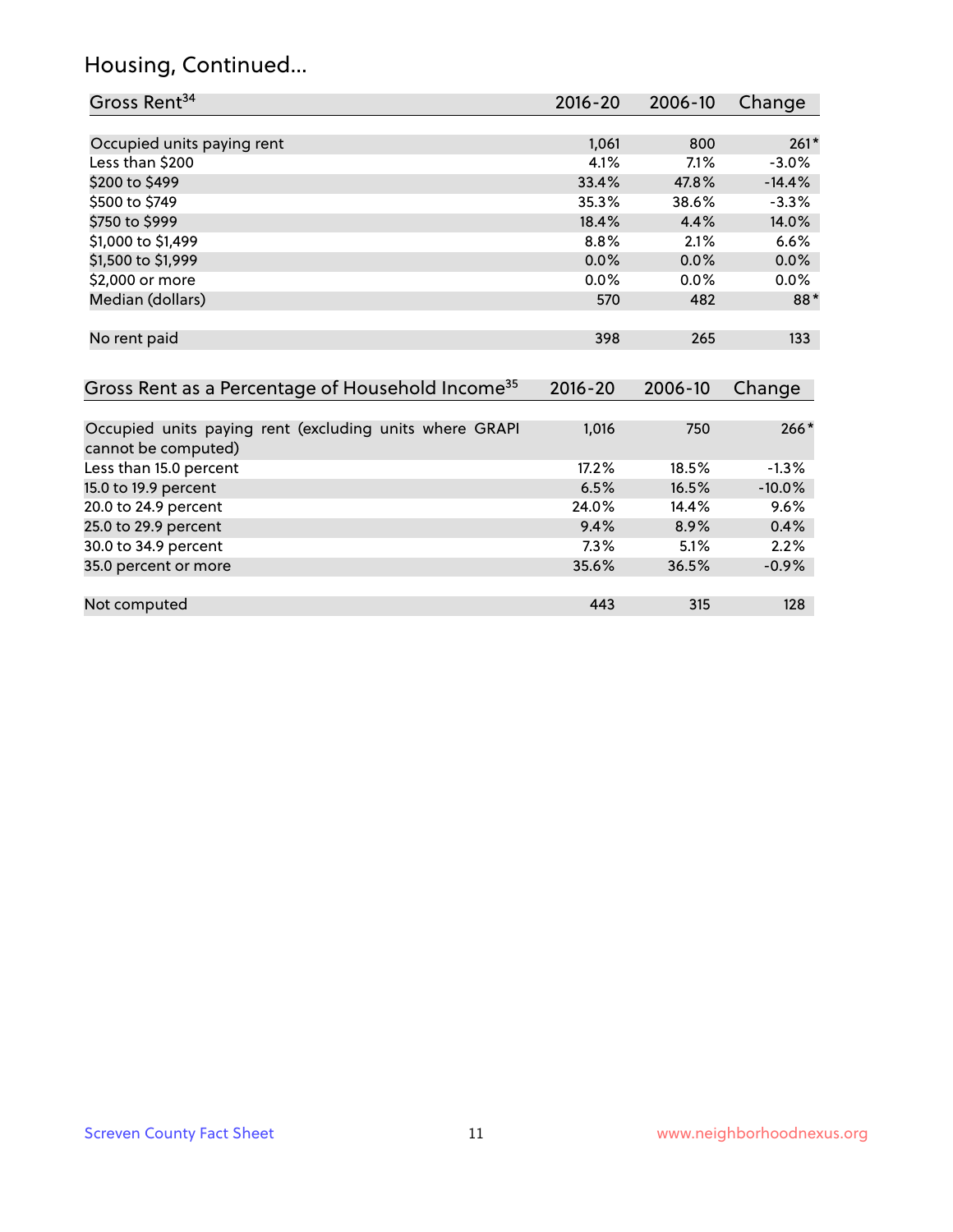# Community Involvement

| Voter Registration and Turnout <sup>36</sup> | 2020  |
|----------------------------------------------|-------|
|                                              |       |
| Active registered voters                     | 9.571 |
| Number voted in Presidential election        | 6.583 |
| Percent voted in Presidential election       | 68.8% |

# Transportation

| Commuting to Work <sup>37</sup>           | 2016-20     | 2006-10 | Change     |
|-------------------------------------------|-------------|---------|------------|
|                                           |             |         |            |
| Workers 16 years and over                 | 5,417       | 5,011   | 406        |
| Car, truck, or van - drove alone          | 85.4%       | 77.1%   | $8.3\%$ *  |
| Car, truck, or van - carpooled            | 10.7%       | 14.7%   | $-4.0%$    |
| Public transportation (excluding taxicab) | $0.0\%$     | 0.2%    | $-0.2%$    |
| Walked                                    | 0.3%        | 0.7%    | $-0.3%$    |
| Other means                               | 0.9%        | $0.9\%$ | $0.0\%$    |
| Worked at home                            | 2.6%        | 6.3%    | $-3.7\%$ * |
|                                           |             |         |            |
| Mean travel time to work (minutes)        | 32.7        | 28.5    | 4.2        |
|                                           |             |         |            |
| Vehicles Available <sup>38</sup>          | $2016 - 20$ | 2006-10 | Change     |
|                                           |             |         |            |
| Occupied housing units                    | 4,939       | 4,709   | 230        |
| No vehicles available                     | 6.5%        | 9.3%    | $-2.8%$    |
| 1 vehicle available                       | 30.8%       | 28.8%   | 2.0%       |
| 2 vehicles available                      | 35.6%       | 37.3%   | $-1.7\%$   |
| 3 or more vehicles available              | 27.1%       | 24.6%   | 2.4%       |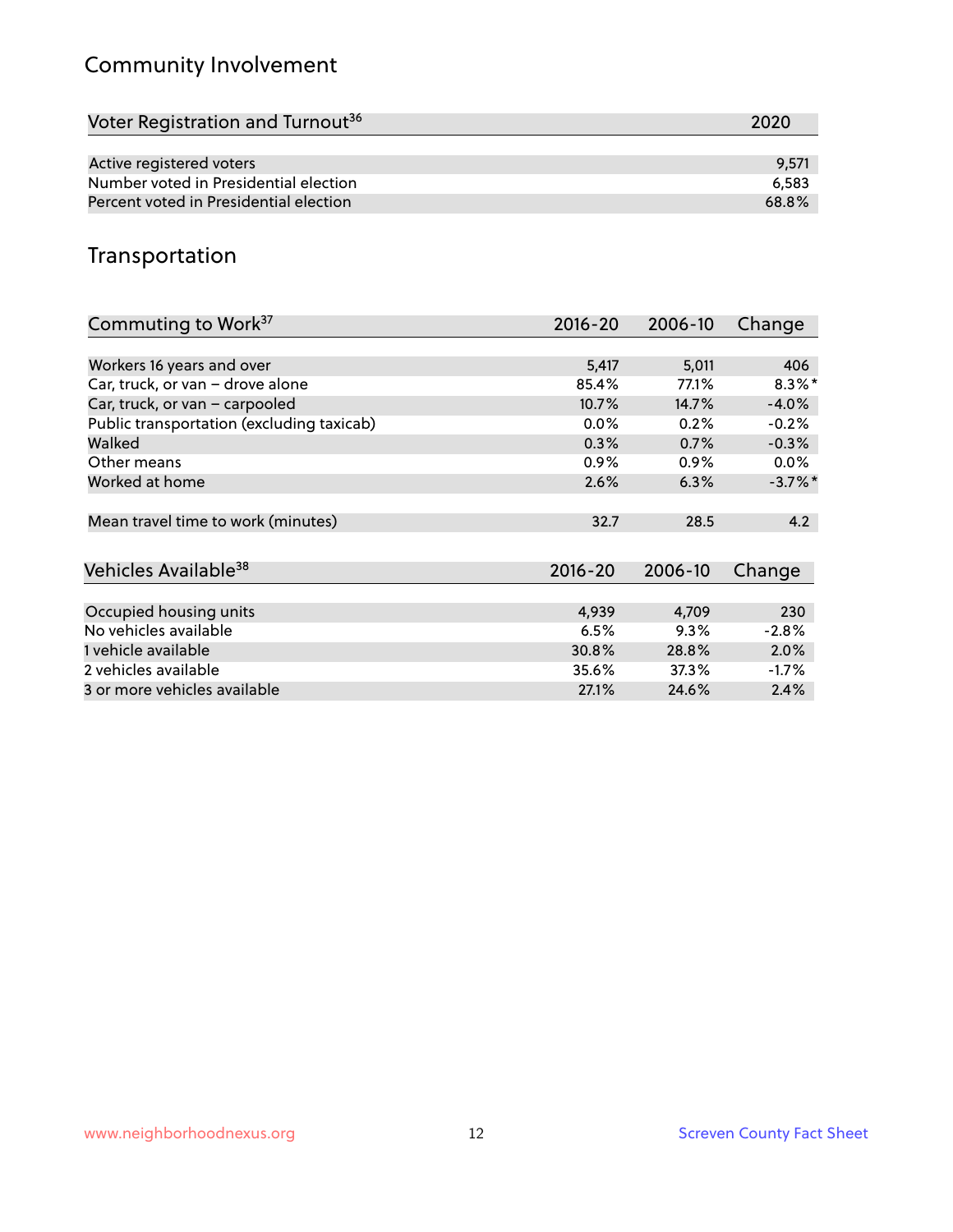#### Health

| Health Insurance coverage <sup>39</sup> | 2016-20 |
|-----------------------------------------|---------|
|-----------------------------------------|---------|

| Civilian Noninstitutionalized Population                | 13,582 |
|---------------------------------------------------------|--------|
| With health insurance coverage                          | 86.4%  |
| With private health insurance coverage                  | 55.2%  |
| With public health coverage                             | 44.9%  |
| No health insurance coverage                            | 13.6%  |
| Civilian Noninstitutionalized Population Under 19 years | 3,043  |
| No health insurance coverage                            | 4.7%   |
| Civilian Noninstitutionalized Population 19 to 64 years | 7,967  |
| In labor force:                                         | 5,467  |
| Employed:                                               | 5,126  |
| With health insurance coverage                          | 83.0%  |
| With private health insurance coverage                  | 22.6%  |
| With public coverage                                    | 7.9%   |
| No health insurance coverage                            | 17.0%  |
| Unemployed:                                             | 341    |
| With health insurance coverage                          | 51.3%  |
| With private health insurance coverage                  | 22.6%  |
| With public coverage                                    | 28.7%  |
| No health insurance coverage                            | 48.7%  |
| Not in labor force:                                     | 2,500  |
| With health insurance coverage                          | 73.9%  |
| With private health insurance coverage                  | 39.5%  |
| With public coverage                                    | 42.6%  |
| No health insurance coverage                            | 26.1%  |

| <b>Health Factors</b>                                                                   | <b>Most Recent</b> |  |
|-----------------------------------------------------------------------------------------|--------------------|--|
|                                                                                         |                    |  |
| Premature Death (YPLL before age 75 per 100,000 population, age-adjusted) <sup>40</sup> | 10,920.3           |  |
| Average number of Physically Unhealthy Days <sup>41</sup>                               | 5.1                |  |
| Average number of Mentally Unhealthy Days <sup>42</sup>                                 | 5.7                |  |

| Low Birthweight Births <sup>43</sup>                             | $12.9\%$ |
|------------------------------------------------------------------|----------|
| Diabetes Prevalence <sup>44</sup>                                | $13.9\%$ |
| HIV Prevalence (per 100,000 population) <sup>45</sup>            | 396.9    |
| Rate, Deduplicated ER Visits for Asthma, Ages 0-17 <sup>46</sup> | 1.191.7  |